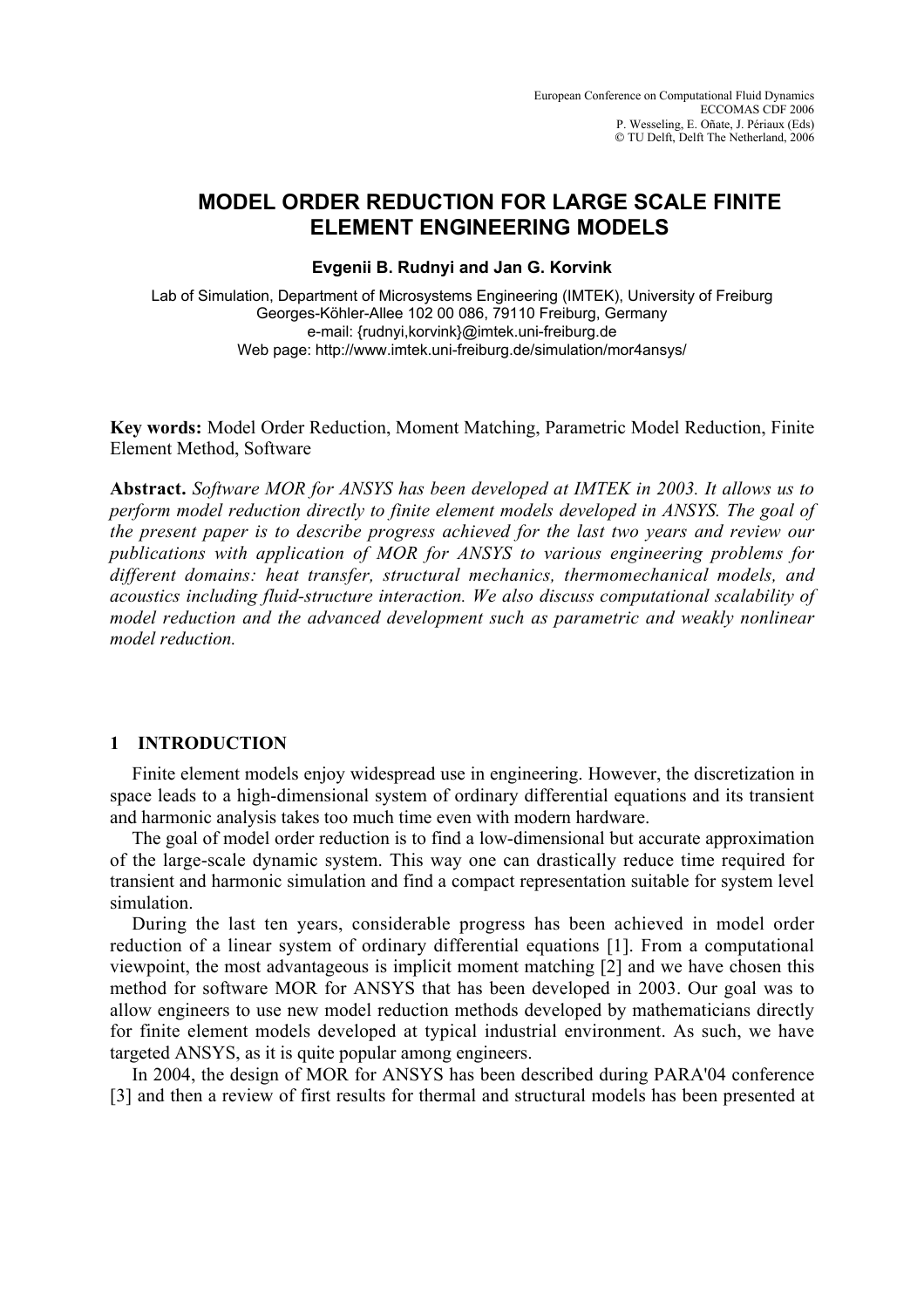MNTS 2006 [4]. The goal of the present paper is to describe progress achieved for the last two years after Ref [3][4] have been written. In Sections 2 to 8, we review the application of MOR for ANSYS to different physical domains. In Section 9 we discuss the computational scalability of implicit moment matching via the Arnoldi process. Finally in Sections 10 and 11, we present the advanced development related to parametric and weakly nonlinear model reduction.

#### **2 HEAT TRANSFER**

A thermal problem is the easiest one for model reduction as the discretization of the heat transfer partial differential equation leads to a system of ordinary differential equations of the first order. In this case, one can use moment matching methods directly, as originally they have been developed for first order systems. The majority of examples for the heat transfer are related to electro-thermal MEMS [5] but, in our view, the conclusions are applicable to other thermal applications as well.

In thesis [6], model reduction has been used to a variety of microhotplate-like devices. The main conclusion was that model reduction is a very efficient way to find an accurate lowdimensional compact thermal model that approximates well dynamic behavior of the original high-dimensional problem. The results show that a thermal model with about hundred thousands nodes can be accurately described by a reduced system with about 30 generalized coordinates.

Model reduction via implicit moment matching does not have global error estimates. As a result, the choice for an optimal dimension for the reduced system is an open question. In [7], an error indicator for the Arnoldi process has been developed. The mathematical proof is still missing, but in our experience the error indicator effectively solves the problem of choosing the dimension of a reduced system in engineering environment.

The problem of coupling reduced model between each other has been discussed in [8]. It happens that this seemingly simple problem has not been solved so far and requires more research.

#### **3 TREATMENT OF PROPORTIONAL DAMPING**

The discretization of partial differential equations for physical problems described below leads to a system of ordinary differential equations of the second order. The transformation of such a system to the first order is always possible but undesirable. First, this breaks the internal structure of the system; second, such a transformation increases the dimension of the state vector twice. Special algorithms, so called second order Arnoldi, have been recently developed to employ moment matching directly for a second order system [9][10].

Proportional damping is the special case when the damping matrix is a linear combination of the mass and stiffness matrices,  $E = \alpha M + \beta K$ . It is very popular in engineering because in this case eigenvectors remain the same as for the undamped system when the damping matrix is set to zero. The coefficients  $\alpha$  and  $\beta$  are considered to be of empirical nature and one of simulation requirements is to perform simulation for different numerical sets of  $\alpha$  and  $\beta$ .

In  $[11][12]$ , a model reduction scheme has been suggested when model reduction is first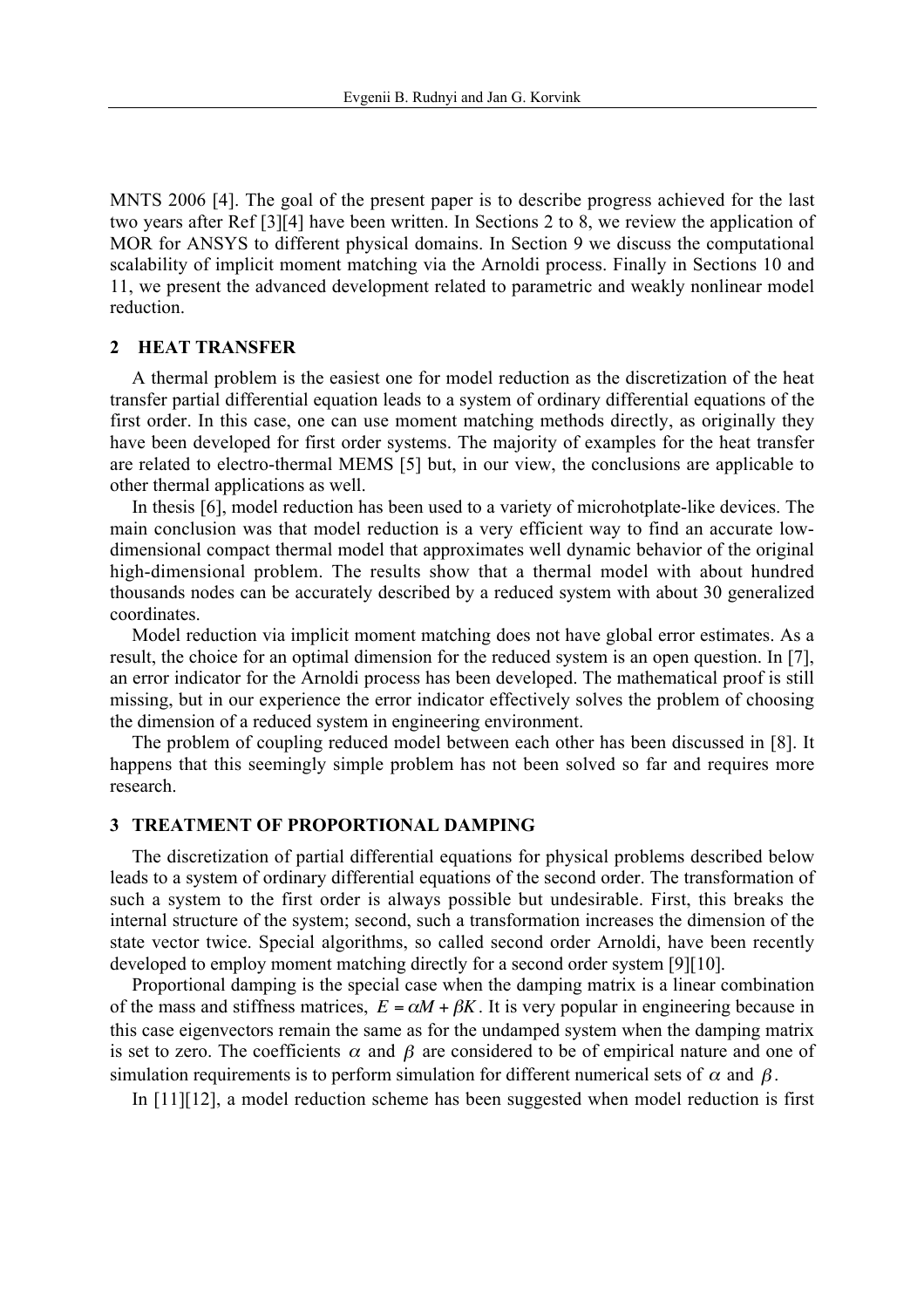made for the undamped system (like in [13]) but after that the damping matrix is projected onto the same low-dimensional subspace. Along this way, the coefficients  $\alpha$  and  $\beta$  are preserved in the symbolic form and can be changed at the level of the reduced model.

been proved that in the case of proportional damping the subspace for the undamped system<br>matches moments independently of  $\alpha$  and  $\beta$ . Because of such a lucky coincidence one can Recently, a mathematical proof in [14] has explained empirical results in [11][12]. It has been proved that in the case of proportional damping the subspace for the undamped system preserve  $\alpha$  and  $\beta$  in the symbolic form for free.

# € **4 STRUCTURAL MECHANICS**

Model reduction is well developed for linear systems and hence applications in structural<br>charges are limited because it defermed in analyzis, A cancelly either in al simulation is an mechanics are limited by small deformation analysis. As a result, vibrational simulation is one of natural applications for model reduction. Model reduction has been used to make vibrational analysis of a knuckle in [15]. Model reduction based on implicit moment matching has been also compared with that based on the mode superposition.

Three-dimensional serial reconstruction techniques allow us to construct very detailed micro-finite element (micro-FE) model of bones that can represent the porous bone microarchitecture [16]. Solving these models, however, implies solving very large sets of equations (order of millions degrees of freedom), which inhibits harmonic response analyses. It was shown for bone models up to 1 million degrees of freedom that formal model order reduction allows us to perform harmonic response simulation for such problems very efficiently [17]. The results suggest a new multiscale strategy: accurate 3D modeling with computed tomography followed by model reduction.

#### **5 SMALL SIGNAL ANALYSIS FOR RF-MEMS**

Modeling of a microelectromechanical system [18] requires coupling of structural mechanics with electrostatics. The simplest approach is to describe the electrostatic force by means of lumped capacitors (TRANS126 element in ANSYS). Yet, even in this case the model is already nonlinear.

Small signal analysis, that is, linearization of a nonlinear model around an operation point, is an evident option to apply linear model reduction. Common practice in the area of RFresonators is to use a bias voltage and then a small harmonic signal to operate the device. Prestressed simulation in ANSYS is designed to model this behavior. During nonlinear static analysis, the effect of the bias voltage is included into the stress-stiffening matrix and the latter is used during harmonic response simulation. The methodology to incorporate model reduction into this process for RF-resonators is presented in [19][20].

#### **6 THERMOMECHANICAL MODELS**

Thermal stresses influence behavior of a mechanical structure. Provided that in addition to small deformations one assumes the temperate independent secant coefficient of thermal expansion, linear model reduction should work for a coupled thermomechanical problem. Model reduction for a thermomechanical ANSYS model with inhomogeneous temperature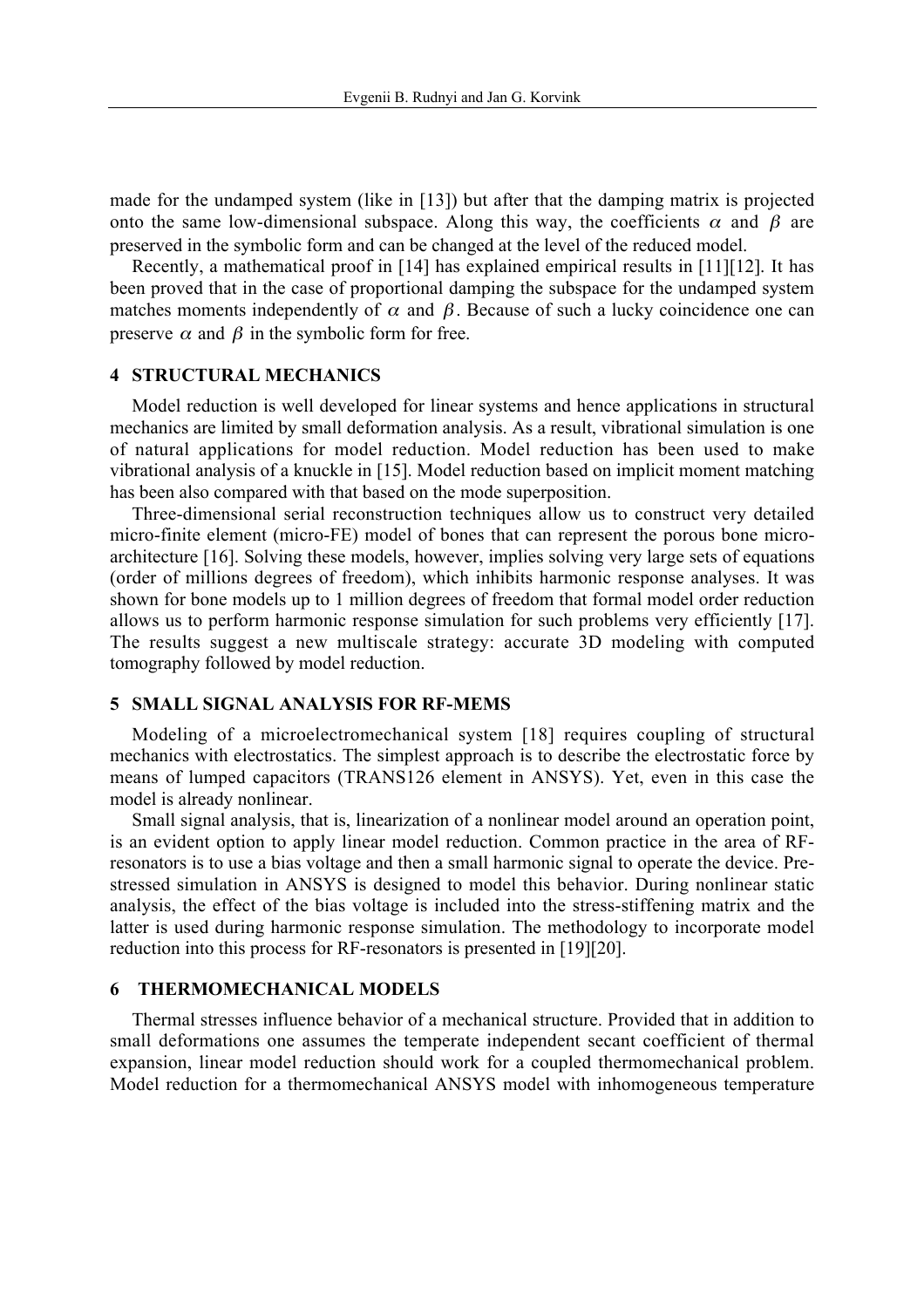distribution has been perfromed in [21]. An additional problem is that ANSYS makes coupling between structural and mechanical subsystems through the load vector and the coupling matrix is not available directly. Yet, it was possible to evaluate the coupling matrix from element load vectors by assuming that the element thermal strain is caused by average element temperature.

In our view, possible applications of model reduction for thermomechanical models can be related to the development of ultraprecision machines [22]. Design of such machines is impossible without real-time error compensation for many side effects, among which deformation due to inevitable thermal gradients plays the central role. Modern trend to develop appropriate control systems includes simulation of finite element thermomechanical models. Model reduction can reduce the dimension of finite element models and develop compact accurate thermomechanical models for system-level simulation automatically.

#### **7 ACOUSTICS WITH FLUID-STRUCTURE INTERACTIONS**

Computational acoustics is mostly limited to a linear problem and, as such, well suited for model reduction. For example, in a modern passenger vehicle or a commercial airplane, the noise, vibration and harshness (NVH) performance is one of the key parameters, which the customer uses to assess product quality. To this end, acoustics simulation is indispensable to evaluate the low frequency NVH behavior of automotive/aircraft interiors during the design phase.

ANSYS uses Cragg's pressure formulation that leads to unsymmetric system matrices. This increases computational requirements but otherwise does not prevent the use of model reduction. In [23], two case studies have been chosen: a clamped undamped aluminum plate backed by a rigid walled rectangular cavity and a model structure, made of simple beams and plates. The results showed that implicit moment matching implemented in MOR for ANSYS is an efficient means to generate accurate compact structural-acoustic models.

#### **8 MODEL REDUCTION AS FAST SOLVER**

As was mentioned at the beginning, moment matching via Krylov subspaces is very efficient computationally. The computational analysis performed in [3] led to the conclusion that model reduction time for MOR for ANSYS is comparable with that of a static solution provided that a direct solver can be used and there is enough memory to keep the factor. This means that model reduction can be considered as a fast solver for transient and harmonic response simulation.

Computational results in [6][15][19][21][23] confirm this conclusion. They show that it is much faster first to perform model reduction with MOR for ANSYS and transient/harmonic simulation with a reduced model rather than to make full-scale transient/harmonic simulation in ANSYS.

Based on this fact, model reduction has been used as a fast solver within an optimization loop in [12] to make an optimal design for a microaccelerometer. In [24], a similar procedure has been employed in order to determine unknown materials properties from experimental measurements.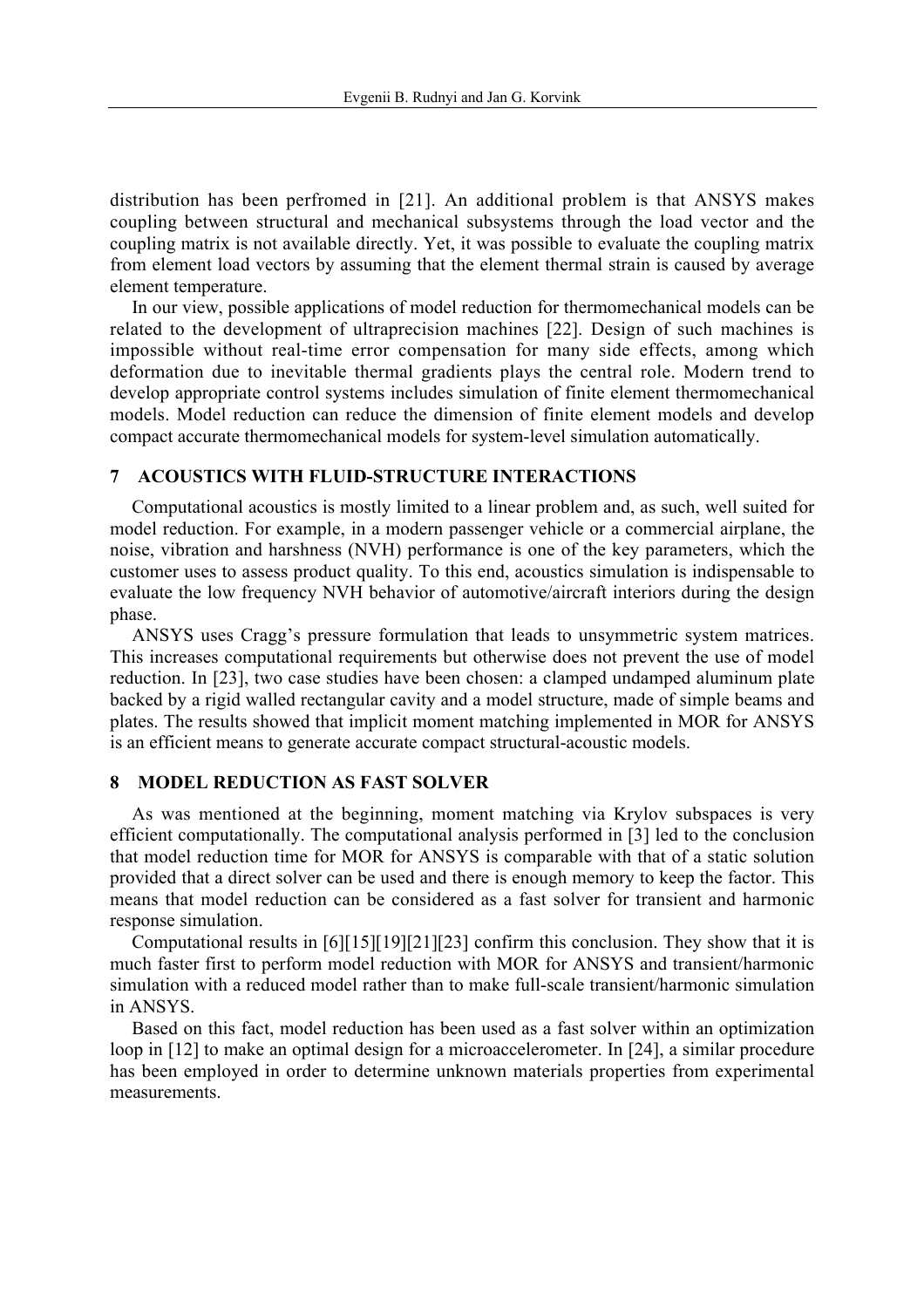## **9 COMPUTATIONAL SCALABILITY OF MOR FOR ANSYS**

Computational experiments have shown that modern multifrontal direct solvers are quite competitive for 3D finite element models provided that there is enough memory to keep the factor. In our experience, for computers with 4 Gb of RAM the upper level of the problem dimension is about 500 000 degrees of freedom [3]. However, 4 Gb was insufficient to keep in memory matrices and the factor for a bone model with about one million degrees of freedom [17]. In this case, out-of-core solver was required and this slowed down the model reduction process.

In order to keep efficiency of model reduction for larger models a parallelizable sparse direct solver needs to be implemented on a parallel system. Recently, the multifrontal massively parallel sparse direct solver MUMPS has been benchmarked [26] on SGI Origin 3800 in respect to four micro finite element bone models in the range from 1 to 12 million degrees of freedom [25]. The results showed that MUMPS is a good candidate to include it in the MOR for ANSYS to make it scalable for parallel systems.

#### **10 PARAMETRIC MODEL REDUCTION**

It is desirable to preserve some parameters in system matrices in the symbolic form during the model reduction process and this happens to be possible by means of multivariate moment matching. Our work in this respect was recently reviewed in [27] and here we cite the two journal papers only. In [28], the film coefficient has been preserved in the symbolic form for a thermal model. In [29], parametric model reduction has been used to speed up transient simulation of voltammograms for a microelectrode.

#### **11 MODEL REDUCTION FOR WEAKLY NONLINEAR MODELS**

Automatic model reduction for a nonlinear system in general is still at frontiers of science. In a special case, when nonlinearity comes from temperature dependent material properties, a finite element model can be classified as weakly nonlinear. This means that the dependence on the state vector is mostly quadratic or cubic. In this case, there is a special approach that generalizes moment matching to treat additional quadratic and cubic terms [30]. Recently, it has been successfully applied to a thermal model with nonlinear film coefficient [31]. One of the problems here is to extract nonlinear system matrices from finite element software. In [31], this was possible due to a very simple structure of the problem but, unfortunately, the question how to do it in the general case remains unanswered.

#### **12 CONCLUSIONS**

A low-dimensional subspace that captures accurately dynamics of the original system does exist for many finite element models and implicit moment matching allows us to find it very efficiently for different physical domains.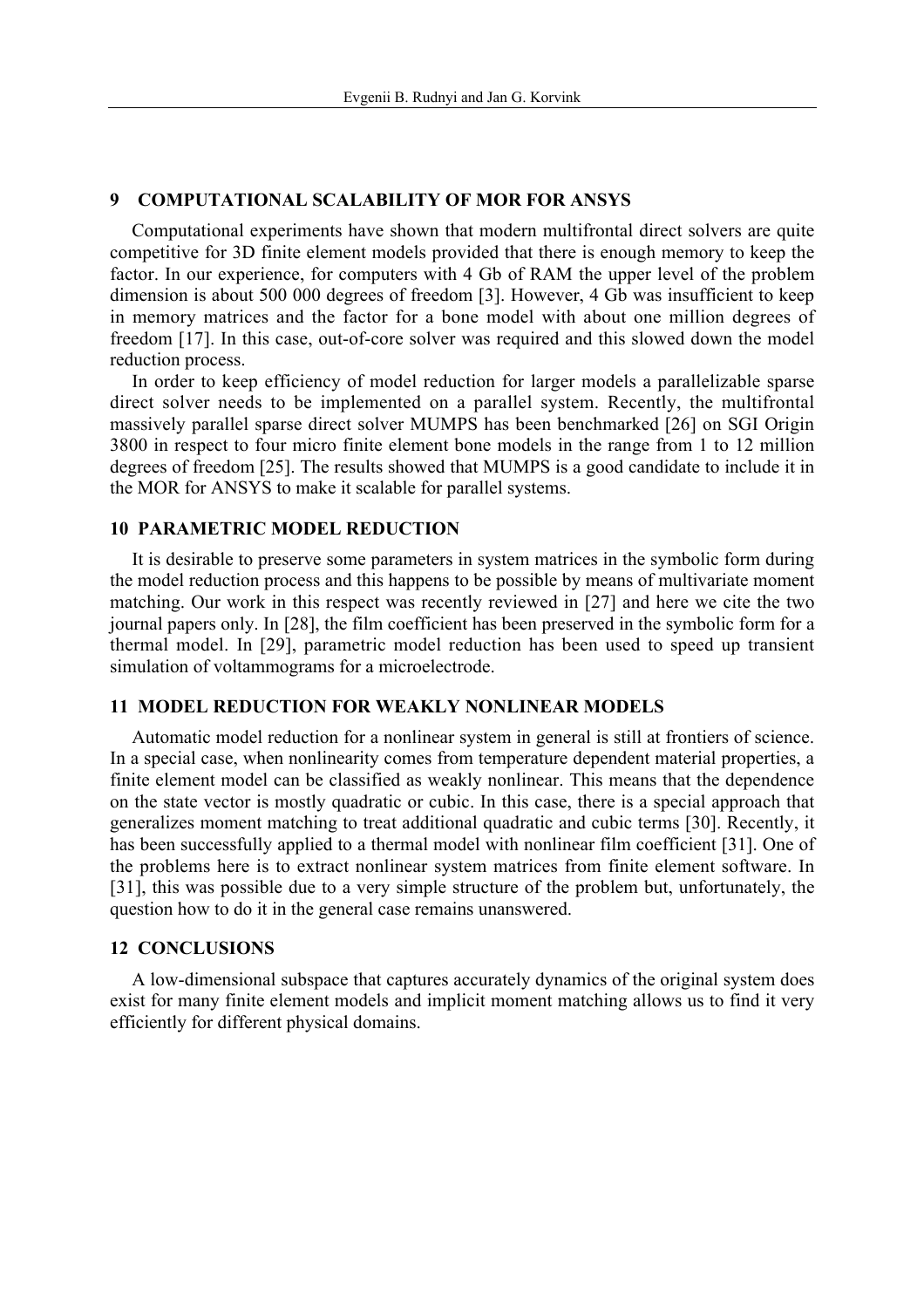### **REFERENCES**

- [1] A. C. Antoulas, Approximation of Large-Scale Dynamical Systems. Society for Industrial and Applied Mathematic, 2005, ISBN: 0898715296.
- [2] R. W. Freund, Krylov-subspace methods for reduced-order modeling in circuit simulation, Journal of Computational and Applied Mathematics, Vol. 123, pp. 395-421, 2000.
- [3] E. B. Rudnyi, J. G. Korvink. Model Order Reduction for Large Scale Engineering Models Developed in ANSYS. Lecture Notes in Computer Science, v. 3732, pp. 349-356, 2005. Title: Applied Parallel Computing. State of the Art in Scientific Computing: 7th International Conference, PARA 2004, Lyngby, Denmark, June 20-23, 2004. Revised Selected Papers.
- [4] E. B. Rudnyi, J. G. Korvink. Model Order Reduction of MEMS for Efficient Computer Aided Design and System Simulation. MTNS2004, Sixteenth International Symposium on Mathematical Theory of Networks and Systems, Katholieke Universiteit Leuven, Belgium, July 5-9, 2004.
- [5] T. Bechtold, E. B. Rudnyi, J. G. Korvink, Dynamic electro-thermal simulation of microsystems: a review. Journal of Micromechanics and Microengineering 2005, v. 15, N 11, p. R17-R31.
- [6] T. Bechtold, Model Order Reduction for Electro-Thermal MEMS. IMTEK, Freiburg University, PhD Thesis, 2005.
- [7] T. Bechtold, E. B. Rudnyi and J. G. Korvink, Error indicators for fully automatic extraction of heat-transfer macromodels for MEMS. Journal of Micromechanics and Microengineering 2005, v. 15, N 3, pp. 430-440.
- [8] T. Bechtold, E. B. Rudnyi, J. G. Korvink, M. Graf, A. Hierlemann, Connecting heat transfer macromodels for MEMS-array structures. Journal of Micromechanics and Microengineering 2005, v. 15, N 6, p. 1205-1214.
- [9] Z. J. Bai, K. Meerbergen, Y. F. Su. Arnoldi methods for structure-preserving dimension reduction of second-order dynamical systems. In: P. Benner, V. Mehrmann, D. Sorensen (eds), Dimension Reduction of Large-Scale Systems, Lecture Notes in Computational Science and Engineering. Springer-Verlag, Berlin/Heidelberg, Germany, v. 45, p. 173- 189, 2005.
- [10]B. Salimbahrami, Structure Preserving Order Reduction of Large Scale Second Order Models, Technische Universitaet Muenchen, PhD Thesis, 2005.
- [11]E. B. Rudnyi, J. Lienemann, A. Greiner, and J. G. Korvink, mor4ansys: Generating Compact Models Directly from ANSYS Models. Technical Proceedings of the 2004 Nanotechnology Conference and Trade Show, Nanotech 2004, March 7-11, 2004, Boston, Massachusetts, USA, vol. 2, p. 279-282.
- [12]J. S. Han, E. B. Rudnyi, J. G. Korvink. Efficient optimization of transient dynamic problems in MEMS devices using model order reduction. Journal of Micromechanics and Microengineering, 2005, v. 15, N 4, p. 822-832.
- [13] T. J. Su and R. R. Craig, Krylov Model-Reduction Algorithm for Undamped Structural Dynamics Systems, Journal of Guidance Control and Dynamics, vol. 14, pp. 1311-1313,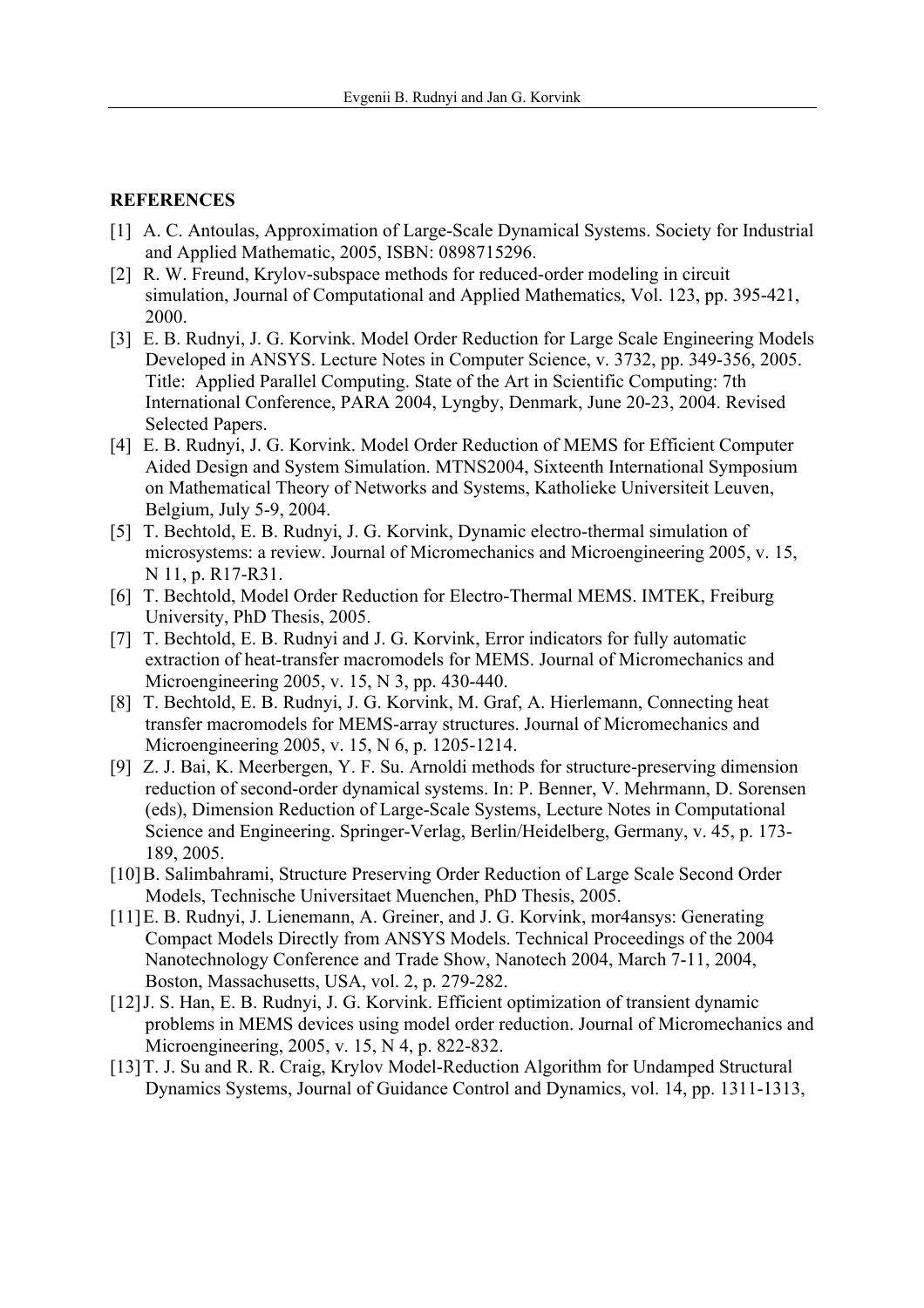1991.

- [14]B. Salimbahrami, R. Eid, B. Lohmann, E. B. Rudnyi, J. G. Korvink. Order Reduction of Second Order Systems with Proportional Damping. ALA 2006, Joint GAMM-SIAM Conference on Applied Linear Algebra, University of Düsseldorf, Germany, July 24-27, 2006.
- [15]J. S. Han, E. B. Rudnyi, J. G. Korvink. Efficient Vibrational Simulation of a Knuckle Using Model Order Reduction. Proceedings of the Kyungbuk branch of the KSME 2005 Spring Annual Meeting, pp. 18-22, April 16, 2005.
- [16]B. van Rietbergen, H. Weinans, R. Huiskes, A. Odgaard, A new method to determine trabecular bone elastic properties and loading using micromechanical finite-elements models. J. Biomechanics, v. 28, N 1, p. 69-81, 1995.
- [17]E. B. Rudnyi, B. van Rietbergen, J. G. Korvink. Efficient Harmonic Simulation of a Trabecular Bone Finite Element Model by means of Model Reduction. 12th Workshop "The Finite Element Method in Biomedical Engineering, Biomechanics and Related Fields", University of Ulm, 20-21 July 2005. Proceedings of the 12th FEM Workshop, p. 61-68. ISBN: 3-9806183-8-2.
- [18]J. G. Korvink, E. B. Rudnyi, A. Greiner, and Z. Liu. MEMS and NEMS Simulation. In MEMS: A Practical Guide to Design, Analysis, and Applications, ed. Jan G. Korvink, Oliver Paul, William Andrew Publishing, Norwich, NY, 2005, pp. 93-186. ISBN: 0815514972.
- [19]L. Del Tin, R. Gaddi, A. Gnudi, E. B. Rudnyi, A. Greiner, J. G. Korvink. Efficient prestressed harmonic analysis of RF-microresonators by means of model order reduction. Thermal, Mechanical and Multiphysics Simulation and Experiments in Micro-Electronics and Micro-Systems, Proceedings of EuroSimE 2006, Como (Milano), Italy, 24-26 April, p. 226-229, 2006.
- [20]L. Del Tin, R. Gaddi, E. B. Rudnyi, A. Greiner, J. G. Korvink. Model Order Reduction for the Extraction of Small Signal Equivalent Circuit Models of RF-MEMS. SCEE 2006, Scientific Computing in Electrical Engineering, Sinaia - Romania, 17-22 September 2006.
- [21]E. Zukowski, J. Wilde, E. B. Rudnyi, J. G. Korvink. Model Reduction for Thermo-Mechanical Simulation of Packages. THERMINIC 2005, 11th International Workshop on Thermal Investigations of ICs and Systems, 27 - 30 September 2005, Belgirate, Lake Maggiore, Italy, p. 134 - 138.
- [22] X. C. Luo, K. Cheng, D. Webb, and F. Wardle, "Design of ultraprecision machine tools with applications to manufacture of miniature and micro components," Journal of Materials Processing Technology, vol. 167, pp. 515-528, 2005.
- [23]R. S. Puri, D. Morrey, A. Bell, J. F Durodola, E. B. Rudnyi and J. G. Korvink. Compact structural-acoustic coupled models via model order reduction. ICSV13, Thirteenth International Congress on Sound and Vibration (ICSV13), July 2 to 6, 2006, Vienna, Austria.
- [24]T. Bechtold, D. Hohlfeld, E. B. Rudnyi, H. Zappe, J. G. Korvink. Inverse Thermal Problem via Model Order Reduction: Determining Material Properties of a Microhotplate. THERMINIC 2005, 11th International Workshop on Thermal